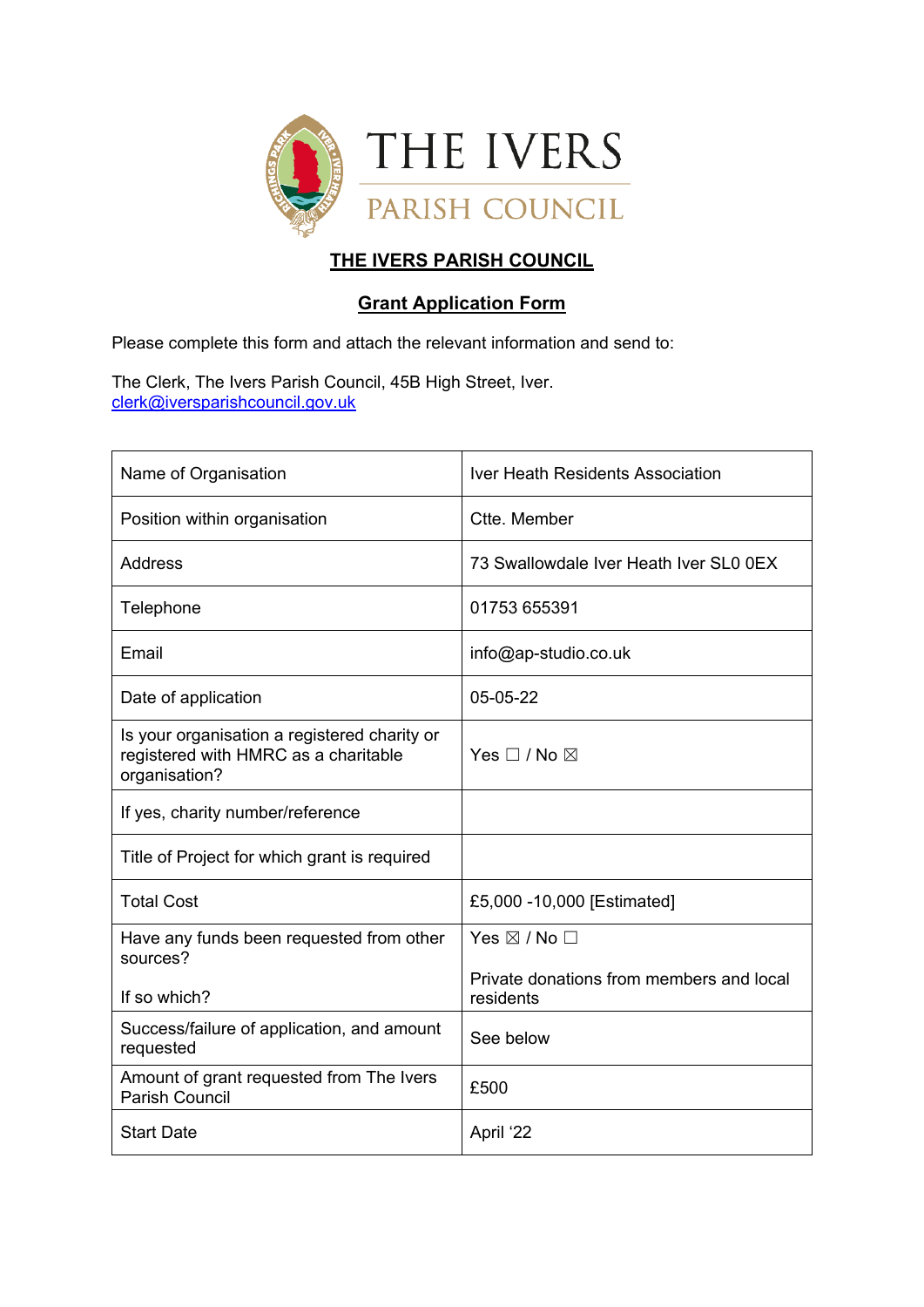Briefly describe the project / purpose for which you require a grant.

There is a widely held perception that the quality of life for residents in the Ivers is at threat from major commercial development. In the absence of an up-to-date Local Plan we are witnessing a tsunami of large commercial planning applications in and around south bucks for the likes of film studio space and data centres. As a resident association we work very closely with our Unitary, Parish Council and MP to mitigate these threats as and where we can. These efforts, to date, are entirely dependent upon the voluntary efforts of our committee and active members. To support this ongoing effort we do from time to time need to call upon professional expertise from planning, legal and other professionals to submit representations to the LPA concerning planning applications and others seek legal advise.To this end we have recently seeking financial support via our: IverHeath STOPCommercial Green Belt Grab campaign . We see this as an ongoing effort which IHRA's income cannot match. To date we have raised £1500 ring-fenced funds. A grant at this early stage in our demonstration would be welcomed as evident support from TIPC

How will the project or activities benefit the residents of The Ivers? Please include estimates of the number of Iver residents that will receive a direct benefit from the project or activities.

All residents of the Ivers. The output from all our efforts geared to protecting the health and wellbeing of residents and the wider environment is either published on our website or available for public scrutiny. As such it can be freely used by other local stakeholders to support their own efforts to the same wider ends.

Without these efforts, which are in the wider public interest too, an effective and meaningful challenge to harmful local redevelopment would be weakened.

Please provide a breakdown of the costs of your project.

Planning opinion and reps – typically £450/day Junior Planning Barrister – typically £1500 for preparation of advice and conference

| I attach a copy of our annual accounts.                                                             | Yes $\boxtimes$ / No $\Box$ |  |  |  |
|-----------------------------------------------------------------------------------------------------|-----------------------------|--|--|--|
| This organisation has a constitution/set of aims<br>and objectives which can be viewed if required. | Yes $\boxtimes$ / No $\Box$ |  |  |  |
| If membership of your organisation is restricted, please provide details.                           |                             |  |  |  |
|                                                                                                     |                             |  |  |  |
|                                                                                                     |                             |  |  |  |
|                                                                                                     |                             |  |  |  |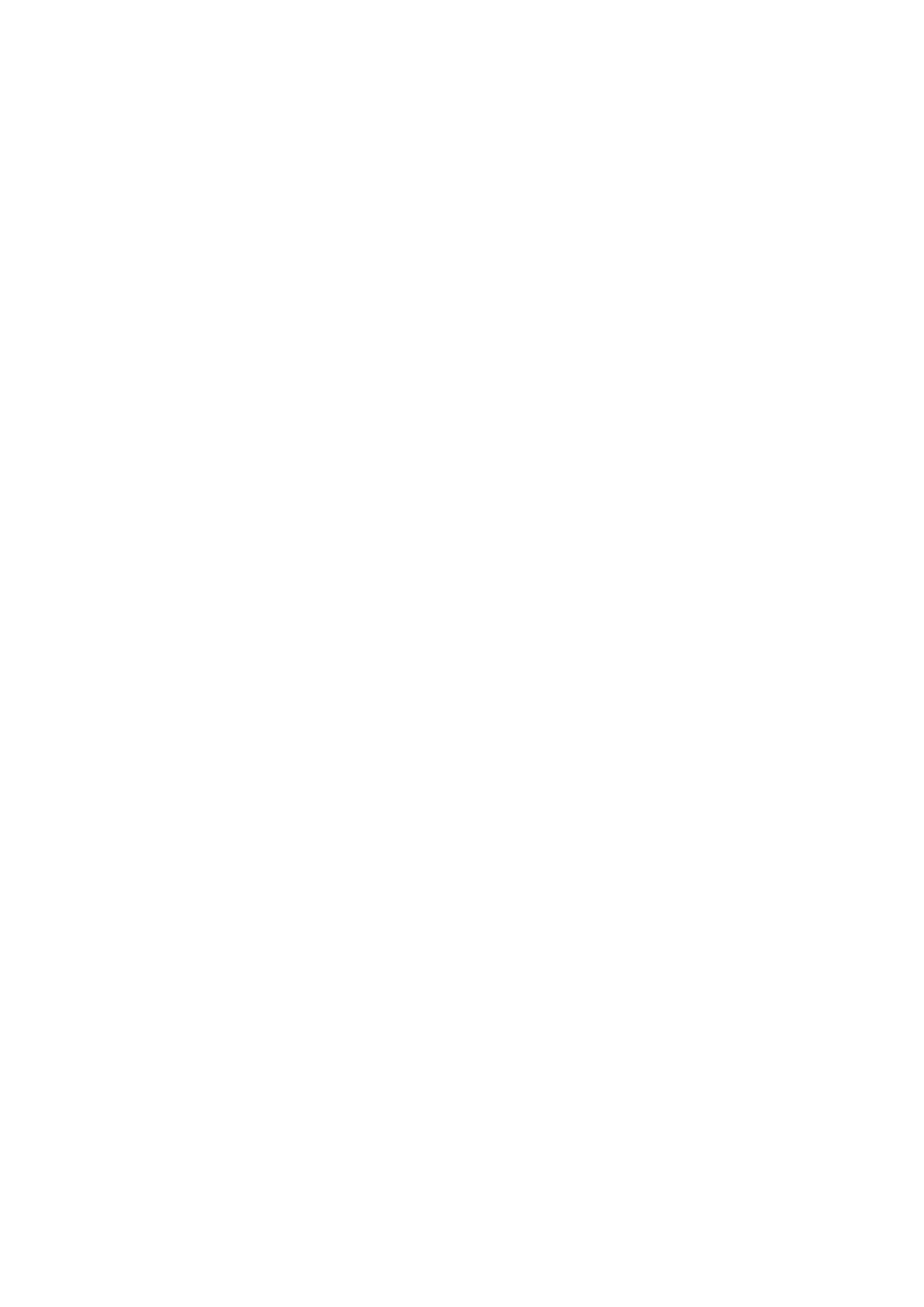#### **Declaration of acceptance**

I declare that all information provided to the Parish Council as part of the grant application is accurate and complete to the best of my knowledge. I understand that the Council may refuse any application containing inaccurate or misleading information.

I declare that any grant made will be used solely for the purposes outlined in this application. I understand that The Ivers Parish Council reserves the right to reclaim the grant in the event of it not being used for the purpose specified.

| Name:      | Leigh Tugwood |
|------------|---------------|
| Signature: | LM Tugwood    |
| Date:      | 05-05-22      |

Please send the completed application form along with all supporting documentation to:

The Parish Clerk The Ivers Parish Council 45B High Street Iver SL0 9ND

Telephone: 01753 655331

Email: clerk@iversparishcouncil.gov.uk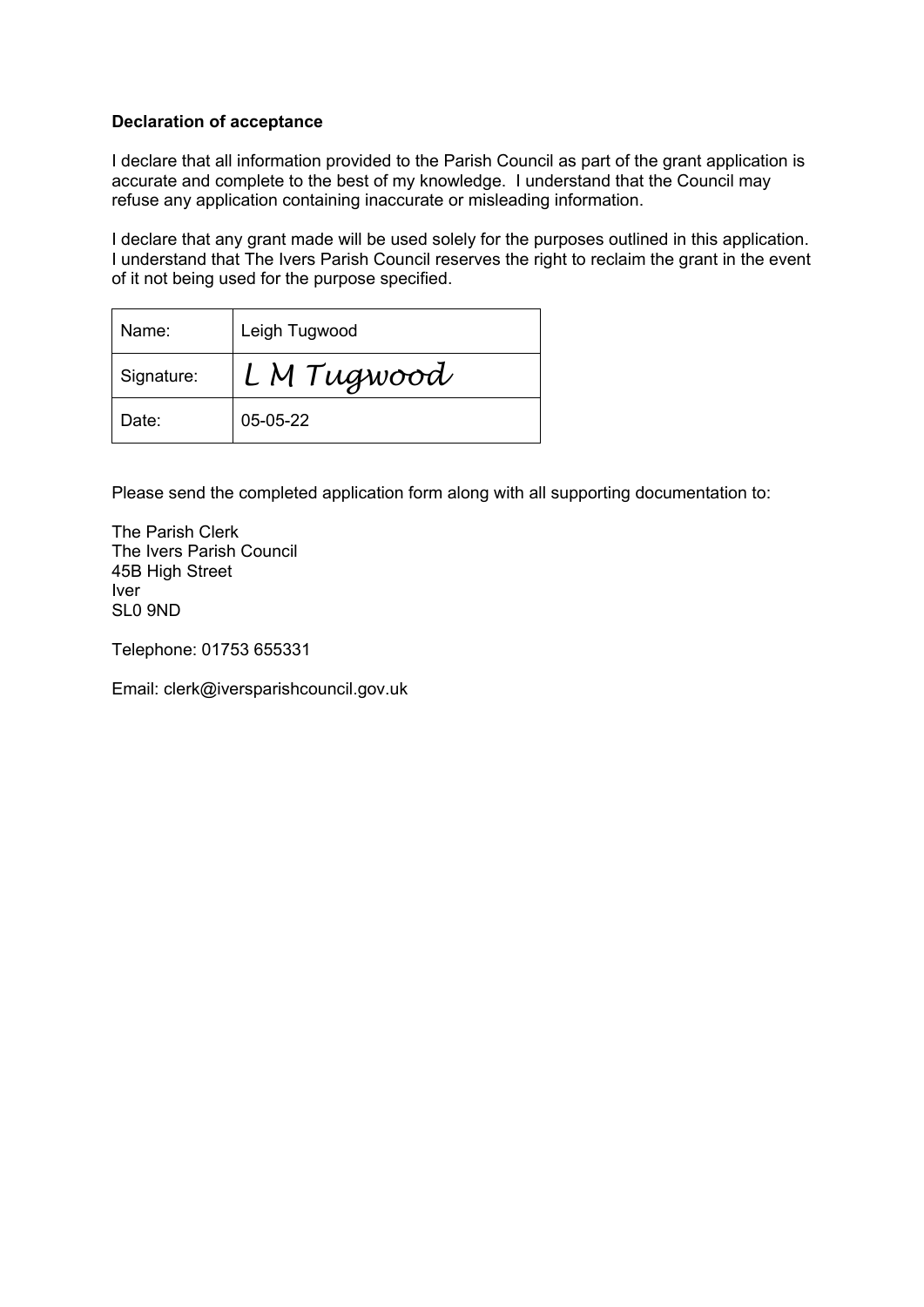# **Constitution of Iver Heath Residents Association**

#### **1. Name**

The name of the association is

Iver Heath Residents Association, referred to hereafter as the Association.

# **2. Area**

The Association covers the following defined geographical area:

The area which falls within the Parish Council as Iver Heath and, in addition, roads which have previously been part of the ward known as Iver Heath within the previous 10 years as defined by South Bucks District Council.

# **3. The aims of the Association are:**

- a) To represent the interests of, and promote membership to all the residents within the defined area.
- b) To promote the interests and rights of residents and to encourage them to be more actively involved.
- c) To ensure that all residents are consulted and informed regularly.
- d) To work towards improving the quality of life for local people and their community.
- e) To assist and promote social activities for recreation and enjoyment, and encourage a community spirit and sense of responsibility.
- f) To be non party-political.
- g) To represent the majority view of the community.
- a) To take into account the views of children and young people who are not old enough to be voting members.

# **4. Equalities and Diversity**

- a) The association will actively seek to promote equal opportunities within the community and within its membership.
- b) The association will value diversity and promote good relations with all members of the community and not discriminate on the grounds of age, disability, race, faith, gender or sexual orientation.
- c) The association will ensure that where possible meetings will be held in venues that are accessible.
- d) The association will provide information on all the ways that members can contribute their views, and how they can meet people's individual needs.
- e) The Association recognises that all sectors of the community have a positive contribution to make to the life of our communities. The Association will represent the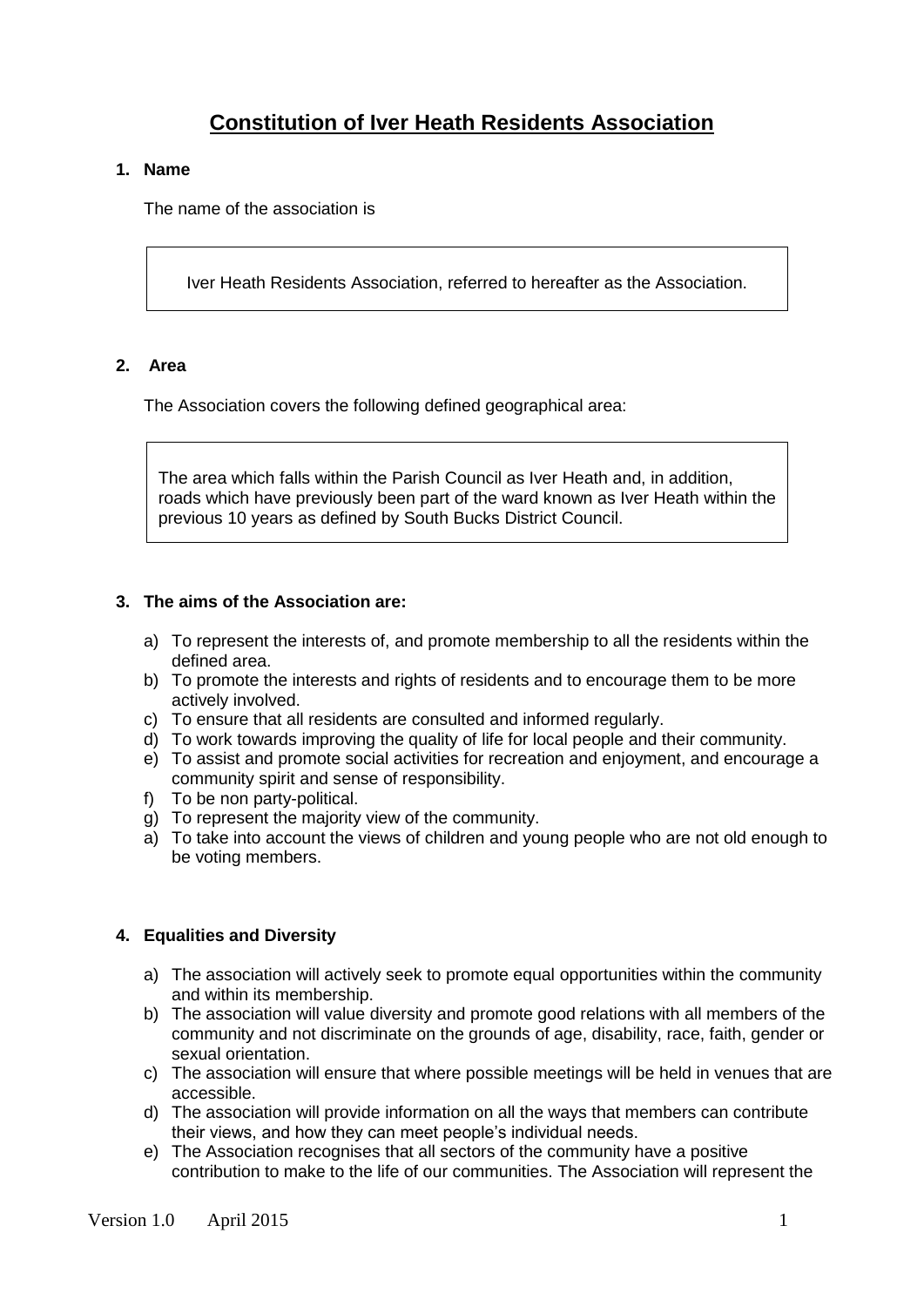interests of all local residents to the best of its ability, and carry on the day to day business of the Association in an efficient, fair and responsive way.

f) The Association will provide all new members with appropriate information and support and make them feel welcome at all times.

### **5. Membership**

- a) Membership of the Association is open to all residents living in the defined area of the association aged 18 or over.
- b) Every member shall receive a copy of the constitution, contact details for committee members, details of any planned meetings and how to include an item on an agenda.
- c) Any membership fee will be decided and reviewed at the Annual General Meeting (AGM). Any money raised by, or on behalf of, the association will be used to further the Association's aims.
- d) Associate membership is open to people who do not live in the Association area, but who are interested in helping the Association achieve its aims. The committee will decide whether or not to grant associate member status and whether or not to grant the associate member voting rights as and when it occurs.
- e) Voting membership will end when a member stops living in the area represented, dies or resigns, unless the committee decides to grant associate membership as in 5 d).
- f) In the event of breaches of the Constitution or Code of Conduct membership of the Association can be suspended or ended by a two thirds majority vote of the Committee (of those present)
- g) Notification of suspension of a member must be given in writing to the member with a copy of the Constitution attached.

#### **6. Appeals**

- a) Any member who has been suspended or had their membership terminated shall have the right to appeal. If a member wishes to appeal they have the right to ask the Secretary to arrange a special meeting to hear their appeal.
- b) Appeals must be made to the Secretary within twenty eight (28) days of receipt of the letter suspending them. A special meeting must be held to hear the appeal within twenty one (21) days of the Secretary receiving notification from the member.
- c) The appeals panel shall include at least three ordinary members of the association who are not on the Committee.
- d) Any member appealing suspension shall have the right to bring a third party and also, if they wish, to be represented by the third party.
- e) The decision of the appeals panel shall be binding on both parties.

#### **7. Code of Conduct**

- a) Members shall conduct themselves in a manner that will not cause offence to others. Harassment, bullying, intimidation, or discriminatory behaviour will not be tolerated and will be grounds for suspension of individual members. The Chairperson and committee members have the right to warn the member(s) of their behaviour. If they persist they will be suspended until further notice.
- b) It is a condition of membership that members at all times conduct themselves in a reasonable manner at meetings or in premises used by the association. A member may be suspended from the Association for failure to observe this, or for any other conduct not in line with the aims of the Association.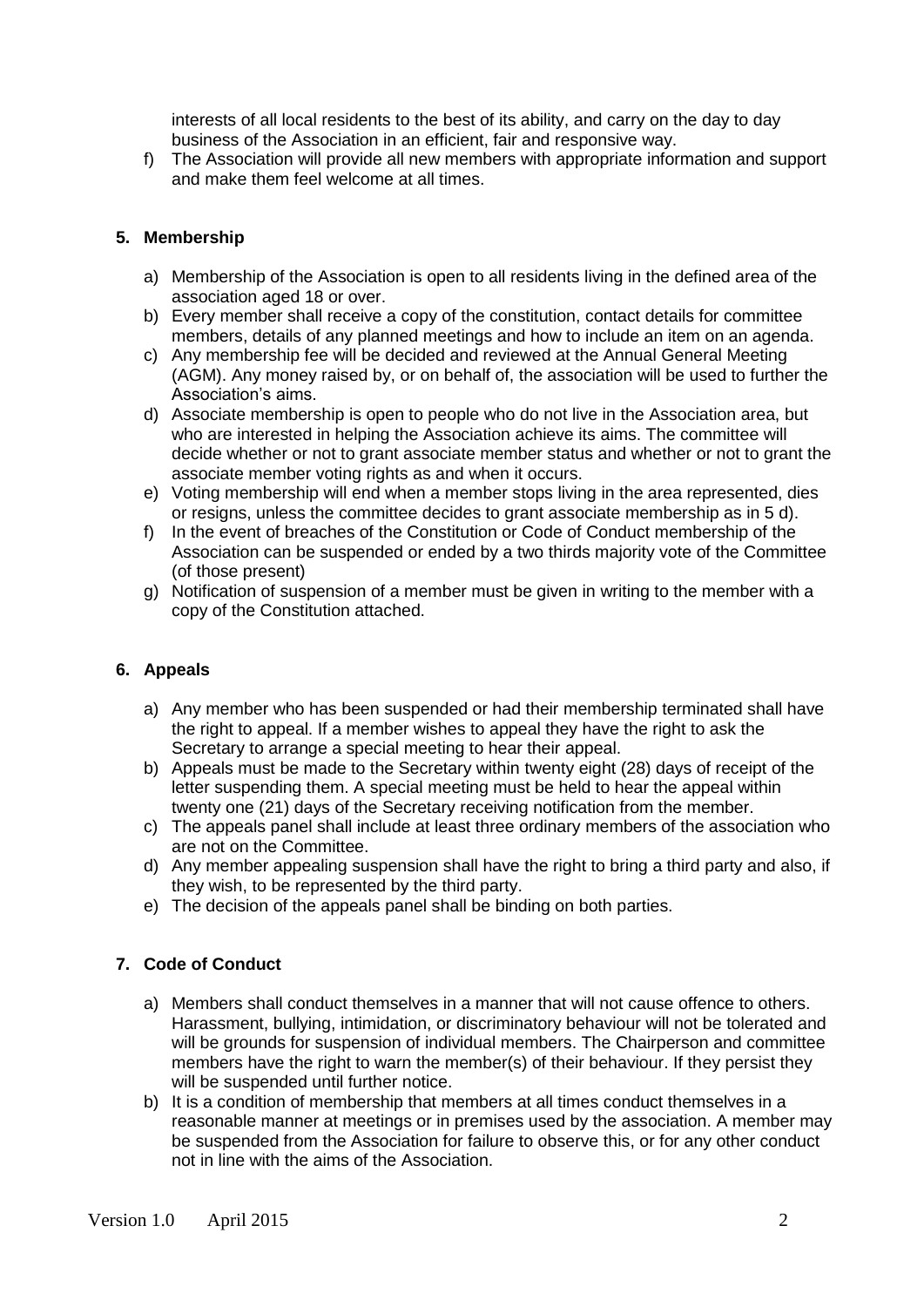- c) All committee and association members must comply with the Constitution and Code of Conduct at all times. Any serious breach of the Constitution or Code of Conduct may result in Committee members, following a majority vote of the Committee, being asked to resign and if appropriate, termination of membership as indicated in 5(g).
- d) Members must never personalise issues, and should be willing to recognise that everybody is entitled to express their point of view without unduly preventing progress of discussion.
- e) Voters should always be prepared to accept the majority decision and not take such a decision as any form of personal slight or criticism.
- f) Members cannot receive any payment from the Association other than for bona fide expenses agreed by the Committee and approved in advance. Expense claims must be submitted to the Treasurer at least seven (7) days before the next committee meeting.
- g) Members must never use their position to seek preferential treatment for themselves, their family or relatives. Nor should they use their position to be treated more or less favourably when requesting services from the Council or other organisations.
- h) Committee members must not divulge any association business which is treated as confidential to other persons or organisations.
- i) Statements to the media or other organisations on behalf of the Association should be made by the Chairperson or committee members with the prior approval of the Committee.
- j) Correspondence sent on behalf of the Association must be signed by the Secretary or Chairperson, agreed by the committee and recorded in a log by the Secretary.
- k) Any resident who feels that they have not been treated fairly and equally by the Association can raise this with the Committee who will respond within twenty eight (28) days.
- l) Any complaints received about the conduct of the Association or individual members will be taken to the Committee who will respond within twenty eight (28) days. The Committee will only deal with complaints that relate to the activities of the Association and its members in relation to the Constitution and Code of Conduct. Committee members will not deal with neighbour or interpersonal disputes in the area.

# **8. The Committee**

- a) The Committee shall monitor the work, finances and membership of the Association.
- b) The Committee will produce and update a simple action plan throughout the year to be used to prepare an Annual Report to members at the AGM.
- c) The Committee shall have a minimum of the following officers: a Chairperson, Secretary and Treasurer. The Committee shall have the power to appoint if they wish a Vicechairperson, Vice-Secretary and Vice-Treasurer. Committee members shall be elected at an Annual General Meeting. The Committee will also include a named person or persons that the Parish and District Council can contact for consultation.
- d) Committee members shall be elected at an (AGM).
- e) The Committee shall have a minimum of five (5) and a maximum of fifteen (15) members at any one time.
- f) There shall be only one committee member per household.
- g) The Committee may appoint sub-committees to carry out the activities of the Association. Sub-committees shall be directly accountable to the Committee. The Committee will agree in advance the terms of reference for any sub-committees, which may then act and apply any finance raised within these terms. At least one committee member shall sit on any sub-committee of the Association.
- h) All sub-committees shall keep proper accounts and records of all meetings to be made available as required to the Committee or general meeting. The Committee or general meeting may dissolve any sub-committees. Any accounts, records or assets of the subcommittee will pass to the Committee.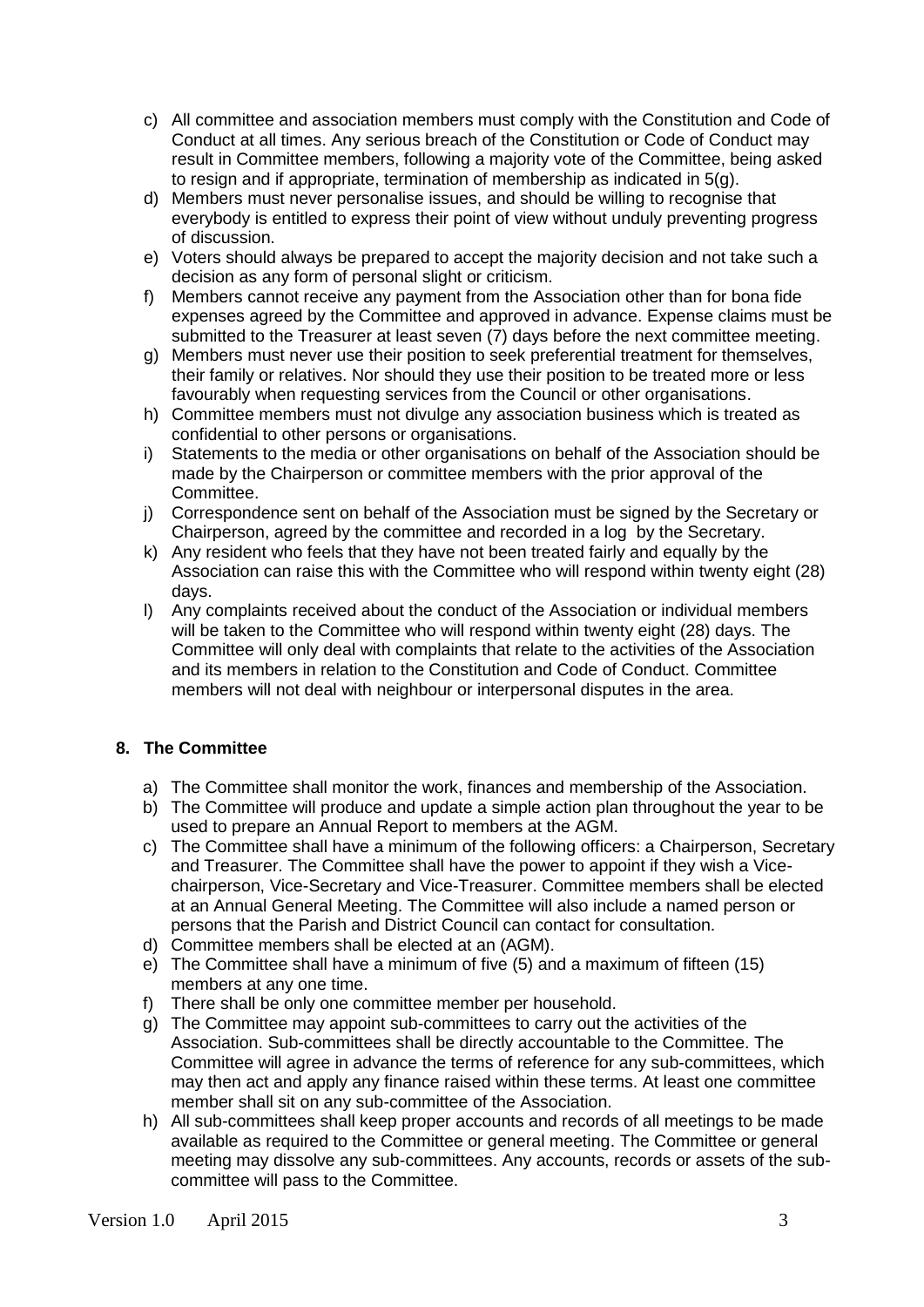- i) Any vacancies on the Committee may be filled by co-opting members with full voting rights until the next general meeting or AGM.
- j) Committee members shall declare any potential conflict of interest and withdraw from discussion and voting where appropriate.
- k) The quorum for Committee Meetings shall be five (5) or 50 percent (whichever is the greater) of committee members. This quorum should also be applied when making decisions other than at meetings.
- l) The committee has the power to make decisions using electronic media outside of committee meetings. Any vote held by electronic or other means must be logged and recorded by the Secretary and formally approved at the next meeting (general or committee).
- m) Committee meetings may be called by the Chairperson and Secretary, or at the request of one third of committee members. At least seven (7) days notice must be given.
- n) A minimum of three (3) committee meetings will be held in each calendar year.
- o) All committee meetings are open to all members as observers.

#### **9. Duties of the officers**

- a) All the officers of the Association have a duty to further all the aims of the Association.
- b) The Chair shall conduct the meetings of the Association, if the Chair is absent, the Vice-Chair or other committee member will take over.
- c) The Secretary is responsible for convening all meetings and giving the relevant notice to members. The Secretary shall ensure that a proper record is kept of all meetings of the Association, its committees and sub-committees in the form of minutes. The Secretary shall keep a record of all correspondence, consultation and activities carried out on behalf of the Association, and provide them as required by the Committee or general meetings. The Secretary shall maintain a register of committee members and paid up members of the Association.
- d) The Treasurer shall oversee all banking and financial arrangements outlined in part 15, Finance, be responsible for keeping proper accounts of income and expenditure and report on the Associations financial matters to the Committee and AGM. All cheques must be signed by the Treasurer and one other committee member.
- e) Any officer delegated to represent the Association in consultation with any other body shall act on the instructions of Association and shall report back to the Committee or general meeting whichever is the sooner.
- f) The named officer for consultation will be responsible for ensuring that when responses are made they are representative of the views of the Association and not those of an individual. The named officer will keep a record of responses and provide them as required by the Committee or general meetings.

#### **10. Meetings**

- a) The Association shall hold an AGM each calendar year and not more than fifteen months shall pass between one AGM and the next.
- b) The AGM shall:
	- Agree the minutes of the last AGM
	- Receive an Annual report from the Committee
	- Present a statement of accounts to members
	- **Elect committee members**
	- Agree rates for membership fees (if any)
	- Vote on amendments to the Constitution
	- Consider any resolution put forward by members
- c) Any member shall be entitled to stand for election to the Committee.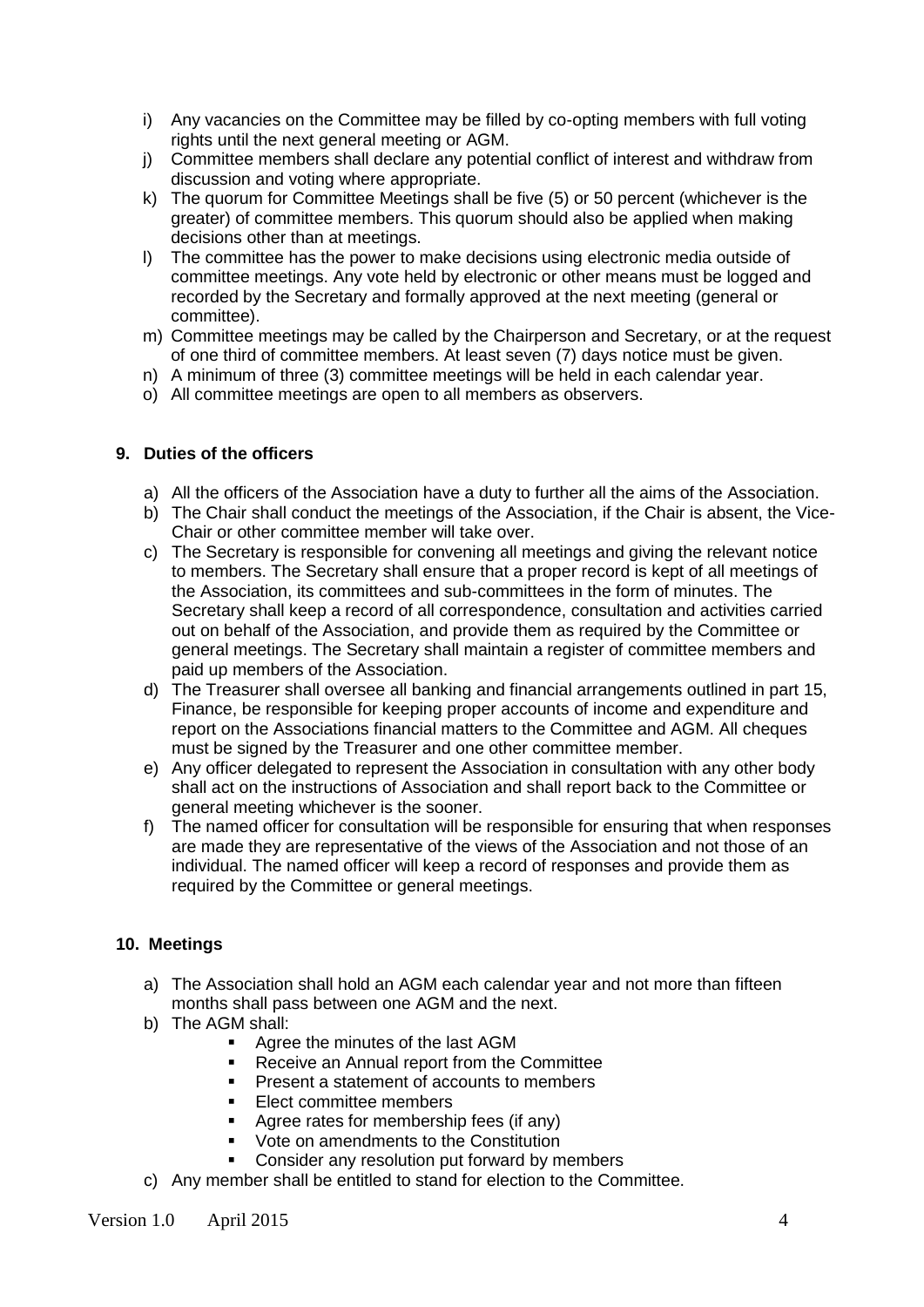- d) Nominations for the Committee must be received by the Secretary in writing at least three days before the meeting, unless the Committee makes a decision to accept nominations at the AGM.
- e) Nominees shall be present at the AGM unless they are unable to attend due to illness, holiday, etc. at the discretion of the Committee. The Secretary must be informed before the meeting.
- f) An independent observer shall attend each AGM and confirm that the meeting was arranged and conducted in accordance with the Association's Constitution. The independent observer can be one of the following:
	- **An elected Councillor**
	- **A Council Officer**
	- A committee representative from another Resident's Association.
- g) All members must receive notification of the meeting not less than seven (7) days notice of the AGM. Notice of the AGM shall be displayed on public notice boards in the Association's area.

# **11. Special General Meetings**

a) A special general meeting may be called by the Committee or if requested by at least 5% of the households in the Association.

# **12. General Meetings**

- a) General meetings are open to all members living in the defined area. All members from the defined area present will be entitled to vote on proposals put forward.
- b) Decisions of the General Meeting shall be binding on the Committee
- c) At least seven (7) days notice shall be given for a general meeting. Every eligible household will receive an invitation.
- d) The quorum for a general meeting shall be a minimum of 10% of households represented, including committee members.
- e) If a member believes an item to be of a confidential nature this must be made known to the Chairperson before commencement of business. The Committee must decide if the item is to be discussed in a closed session at the end of the general meeting.

# **13. Voting**

- a) Decisions at meetings (except those dealing with alterations to the constitution) shall be taken by a simple majority of those voting, including any proxy votes.
- b) The named proxy must be a general committee member. The Secretary must be informed of the proxy not later than three (3) days before the meeting. Each member has one vote.
- c) In the event of a tie of the vote the Chairperson of the meeting shall have the casting vote. The Chairperson of the meeting shall not otherwise vote on any resolution.
- d) Counted vote is needed and the numbers shall be counted and recorded in the minutes.
- e) Alterations to the Constitution require a two-third majority of those present and voting at a general meeting. Full details of proposed changes must be circulated at the next general meeting. Changes to the constitution will be circulated and discussed at the next general meeting unless a special general meeting is called as outlined in 11 above.
- f) Conflict of interest must be declared. A member who declares conflict of interest should then withdraw from the discussion and voting on the issue in question.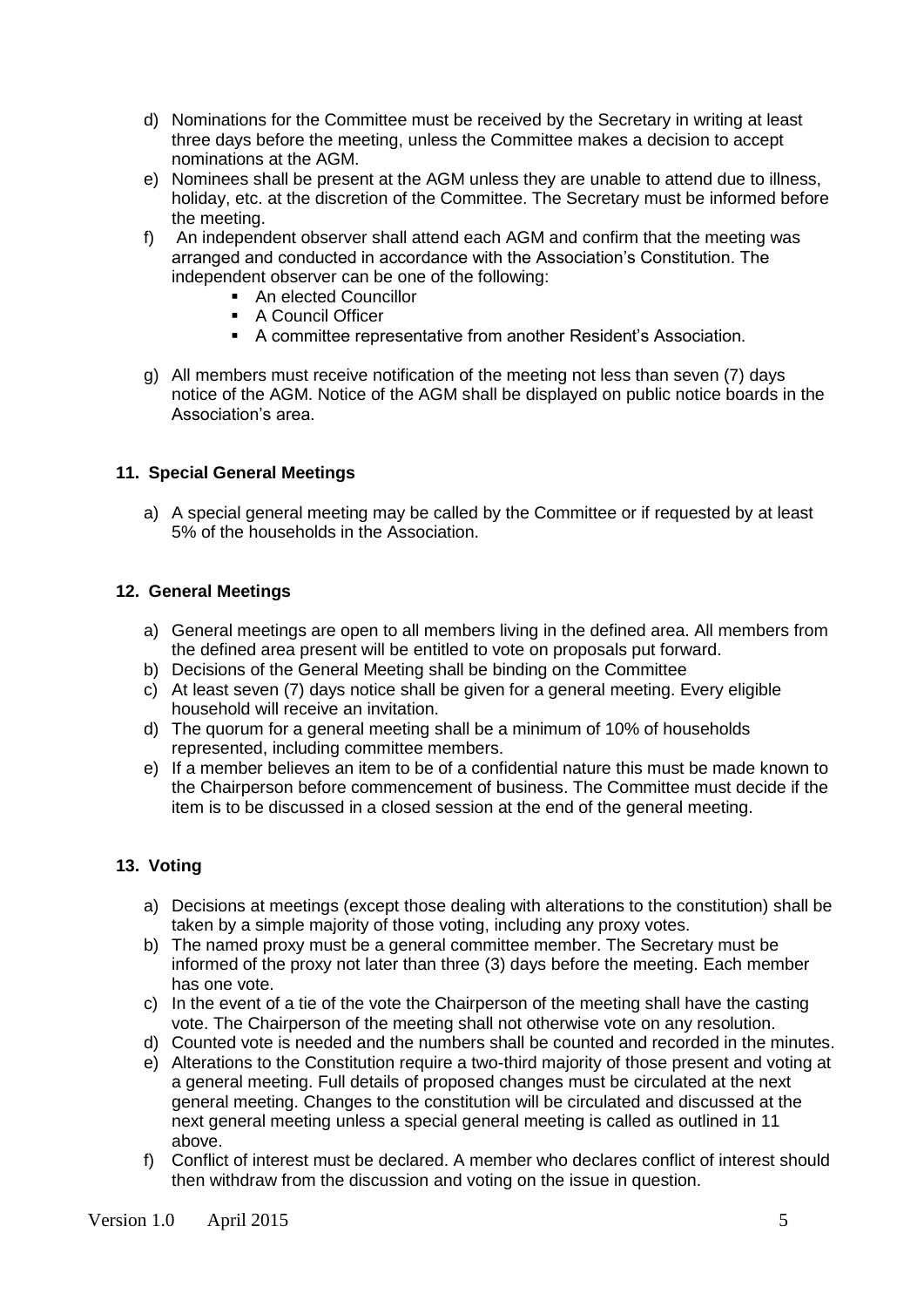#### **14. Minutes**

All formal meetings must be minuted and the minutes formally approved by the next meeting (committee or general)

#### **15. Finance**

- a) An accurate record of income and expenditure must be produced each year at the AGM to be made available to all members on request.
- b) Accounts should be open to inspection by members on request
- c) All monies raised by or on behalf of the Association shall be applied to further the aims of the Association and for no other purpose.
- d) The Association will carry out any appropriate external scrutiny and/or audit of the accounts as required by current legislation.
- e) Account(s) must be opened in the name of the Association. Cheques, transfers and other banking instruments or instructions shall be signed by the Treasurer and at least one (1) other signatory who must also be a member of the Committee.
- f) Signatories must not be related to, or members of, the same household.
- g) Proper records of all transactions including petty cash transactions must be kept.
- h) Finances raised for or on behalf of any sub-committee must be applied only within the terms agreed by the Association Committee.

#### **16. Dissolution**

a) The Committee, or if a committee no longer exists, a majority of remaining members of the Association, can propose that the Association should be dissolved. They must give at least fourteen (14) days notice to all eligible members that a meeting is taking place proposing to dissolve the Association. For the sole purpose of dissolution a quorum need not apply, and the Association may be dissolved by a two-thirds majority of those present. Any assets remaining after settling any liabilities shall be applied for the benefit of the community in accordance with the aims of the Association.

- - - - -END- - - - -